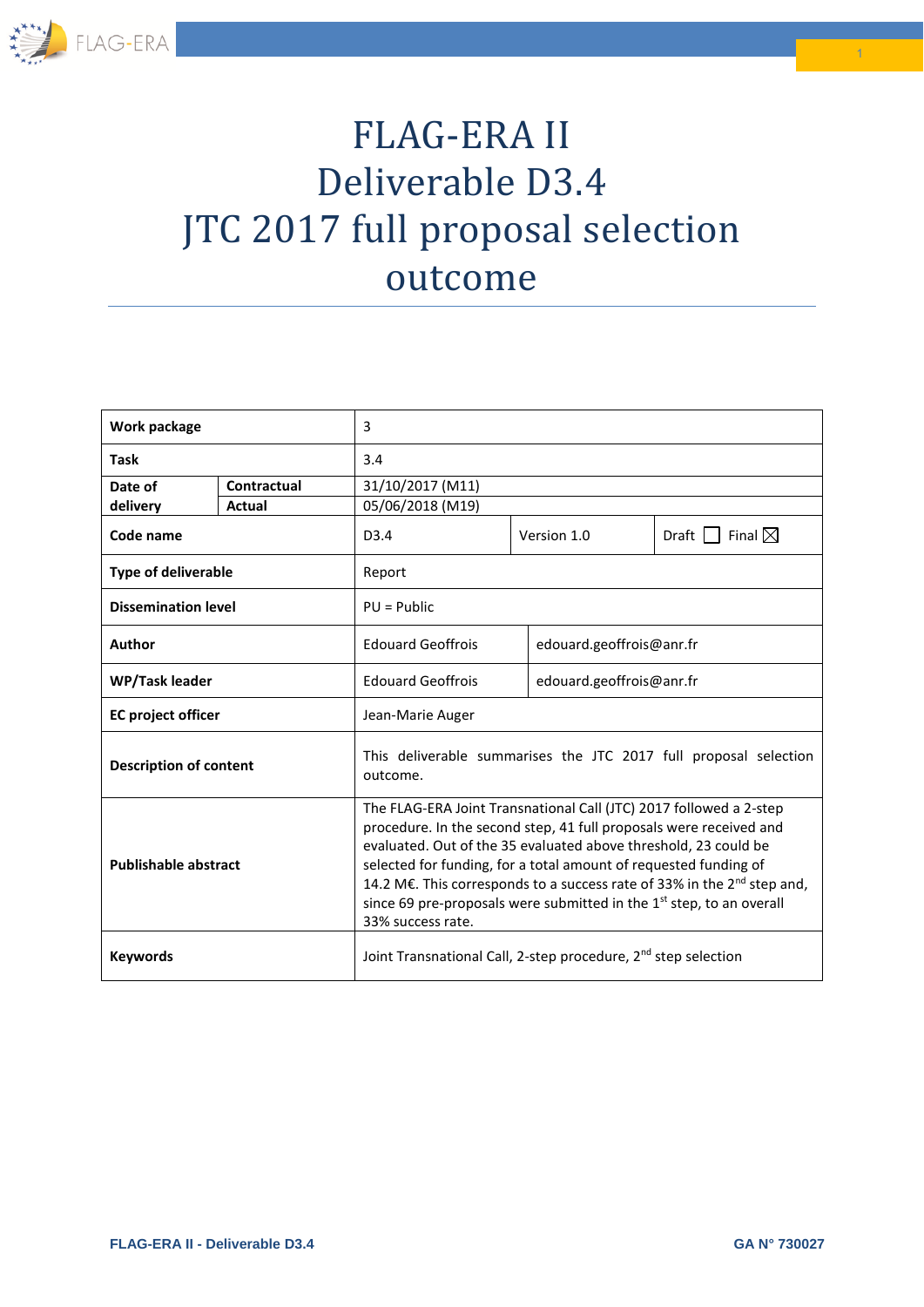

### **Introduction**

The FLAG-ERA Joint Transnational Call (JTC) 2017 followed a 2-step procedure. In the second step, 41 full proposals were evaluated by scientific evaluation panels and 35 were evaluated above threshold. Given the available funding, it was possible to select 23 of these proposals (which corresponds to a ratio of 23/35 = 66%). The table below provides the numbers per topic

|                                             | Graphene       |                                    | <b>HBP</b>                    |       |
|---------------------------------------------|----------------|------------------------------------|-------------------------------|-------|
|                                             | Basic research | Applied research<br>and innovation | Basic and applied<br>research | Total |
| Number of full proposals<br>submitted       | 18             | 14                                 |                               | 41    |
| Number of full proposals<br>above threshold |                |                                    |                               | 35    |
| Number<br>selected<br>of<br>projects        |                |                                    |                               | 23    |

The Call Steering Committee meeting for the funding discussion took place on 20 September 2017. At the meeting, a tentative list of selected projects was agreed upon. The list was confirmed at a second CSC meeting on 18 October 2017, and the feedback to applicants was sent on 19 October. The list of projects recommended for funding, published on 20 October, is provided on the next pages.

This launched the preparation of the project national grant agreements. While most funding organisations were within their budget or could quickly confirm their budget increase, one (MINECO) needed more time and confirmed the increase on 5 June 2018. This enabled the definitely confirm the exact funding scenario.

Overall (over the 2 steps), the call success rate is 23/69 = 33%. In term of funding, the total requested funding from the submitted pre-proposals was 44.1 M€ and the total requested funding from the selected projects is 14.2 M€, which corresponds to a ratio of  $14.2/44.1 = 32\%$ .

 $\overline{2}$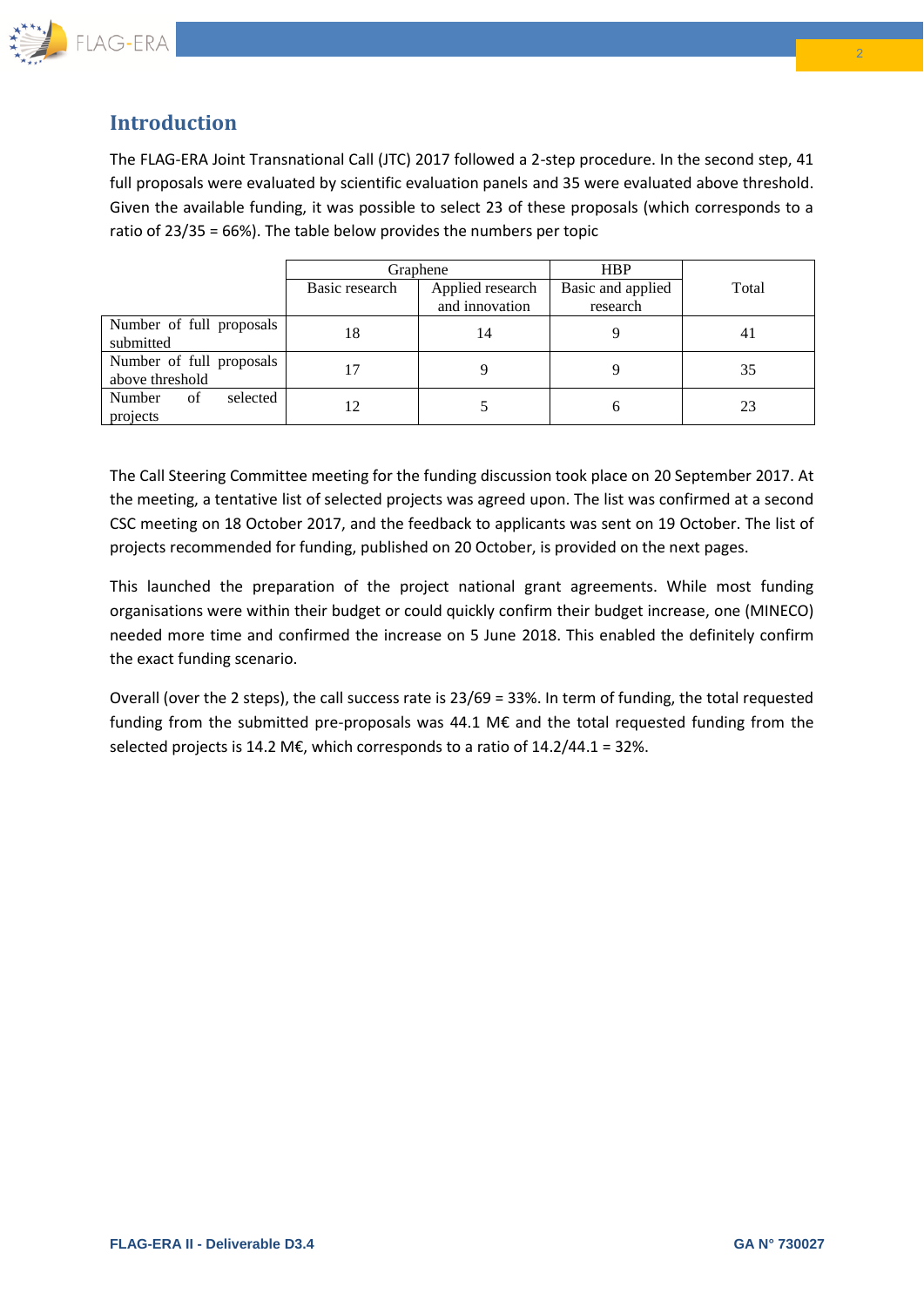

## **FLAG-ERA Joint Transnational Call (JTC) 2017** List of projects recommended for funding

The projects listed below are recommended for funding to the national research funding organisations by the FLAG-ERA JTC 2017 Call Steering Committee.

Important: The actual funding of the projects depends on the successful completion of the final funding decisions and contract negotiations at the national level.

#### List of projects recommended for funding for the HBP topic (alphabetic order)

| <b>Acronym and title</b>                                                                                                                                                                                                                 | Coordinator                                                     | <b>Countries in partnership</b><br>(bold = coordinating country,<br>italics = without JTC funding) |
|------------------------------------------------------------------------------------------------------------------------------------------------------------------------------------------------------------------------------------------|-----------------------------------------------------------------|----------------------------------------------------------------------------------------------------|
| <b>Brainsynch-Hit</b><br>The influence of directional interactions in brain networks in<br>predicting cognitive deficits post-stroke                                                                                                     | Maurizio Corbetta<br>University of Padua                        | IT, FR, NL                                                                                         |
| <b>CAUSALTOMICS</b><br>Causal connectomics subtending oscillatory spread and<br>information flow in the human brain                                                                                                                      | Antoni Valero-Cabré<br>Institut du cerveau et de la<br>moelle   | FR, ES, RO                                                                                         |
| <b>CORTICITY</b><br>Comparative Investigation of the Cortical Circuits in Mouse,<br>NHP and Human                                                                                                                                        | Henry Kennedy<br>Institut Cellule Souche et<br>Cerveau (SBRI)   | FR, DE, ES, US, RO                                                                                 |
| <b>HIPPOPLAST</b><br>How rigid and plastic circuits contribute to hippocampal<br>function                                                                                                                                                | Rosa Cossart<br>Institut de Neurobiologie de<br>la Méditerranée | FR, ES, HU                                                                                         |
| <b>MAC-Brain</b><br>Developing a Multi-scale account of Attentional Control as the<br>constraining interface between vision and action: A cross-<br>species investigation of relevant neural circuits in the human<br>and macaque Brain. | Leonardo Chelazzi<br>University of Verona                       | IT, BE, FR                                                                                         |
| <b>SCALES</b><br>Studying Cognitive Activity at two Levels with Simultaneous<br>depth and surface recordings                                                                                                                             | Christian Bénar<br>Aix-Marseille Université                     | FR, RO, CH                                                                                         |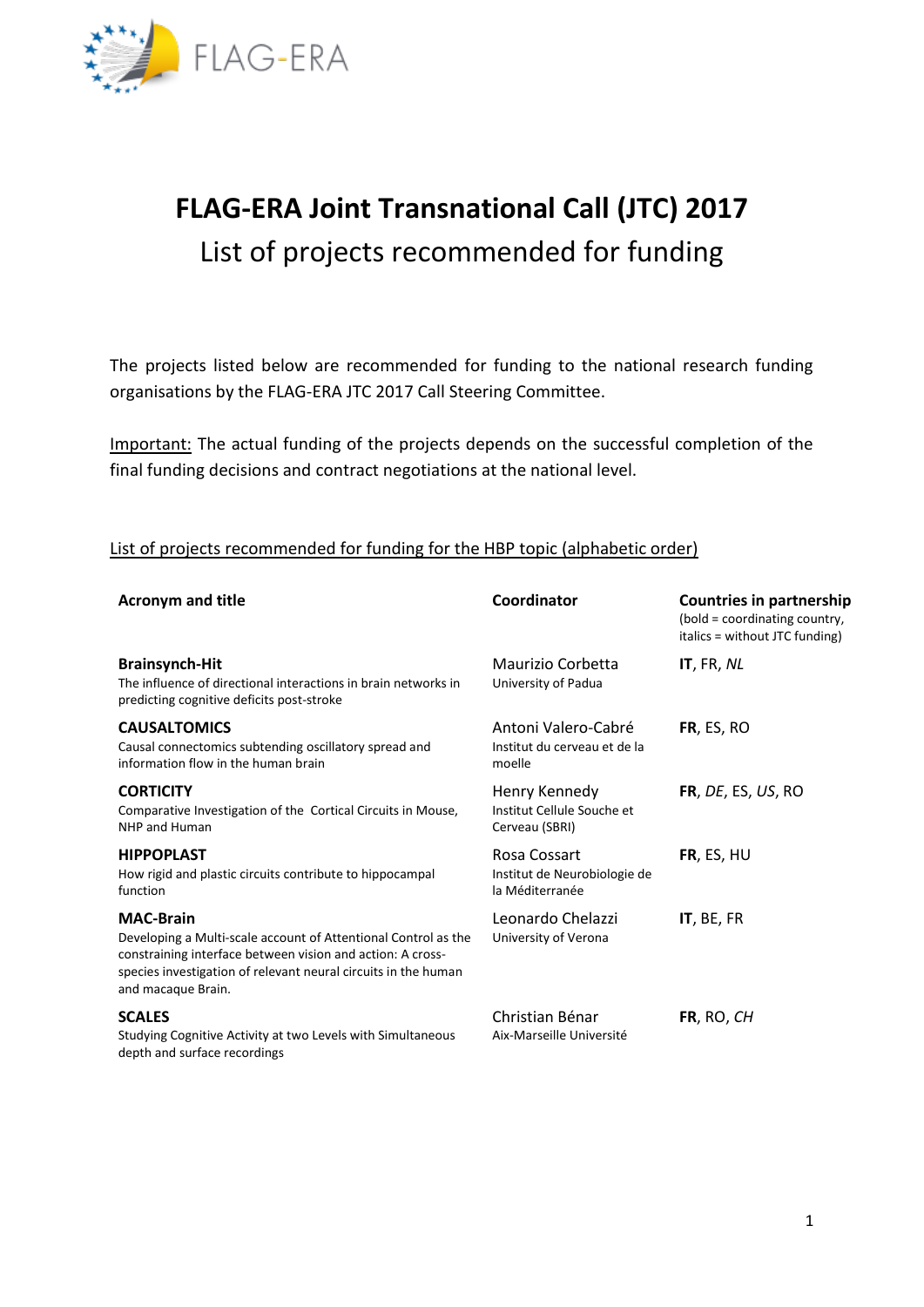

## List of projects recommended for funding for the Graphene, Basic Research topic (alphabetic

order)

| 71 uci j                                                                                                                          |                                                                                                         |                                                                                                  |
|-----------------------------------------------------------------------------------------------------------------------------------|---------------------------------------------------------------------------------------------------------|--------------------------------------------------------------------------------------------------|
| <b>Acronym and title</b>                                                                                                          | Coordinator                                                                                             | <b>Countries in partnership</b><br>(bold: coordinating country,<br>italics: without JTC funding) |
| 2D-SbGe<br>Preparation and characterization of antimonene and<br>germanium nanolayers                                             | Felix Zamora<br>Universidad Autonoma de<br>Madrid                                                       | ES, DE, SI                                                                                       |
| <b>CERANEA</b><br>Multifunctional Ceramic/Graphene Coatings for New<br><b>Emerging Applications</b>                               | Csaba Balazsi<br>Hungarian Academy of<br>Sciences, Centre for Energy<br>Research                        | HU, DE, SK                                                                                       |
| <b>GATES</b><br>nanoporous GrAphene membrane made without TransfEr for<br>gas Separation                                          | Laurent Ducimetiere<br>Pfeiffer Vacuum SAS                                                              | FR, ES, GR                                                                                       |
| <b>GRANSPORT</b><br>Correlations and defects in graphene and related materials:<br>Charge and heat transport                      | Mikhail Katsnelson<br>Radboud University                                                                | NL, DE, FR, SE                                                                                   |
| GraSage<br>Modelling of the electrical and thermal transport mechanisms<br>in graphene nano-modified polymer compounds and fibres | <b>Gunnar Seide</b><br>Maastricht University /<br>Aachen-Maastricht Institute<br>for Biobased Materials | NL, DE, BE, ES                                                                                   |
| <b>H2O</b><br>Heterostructures of 2D Materials and Organic Semiconductor<br>Nanolayers                                            | Andrey Turchanin<br>Friedrich Schiller University<br>Jena                                               | DE, NL, SE                                                                                       |
| <b>LaMeS</b><br>Layered Structures of Metal Sulfides                                                                              | <b>Tomas Nyberg</b><br>Uppsala University                                                               | SE, DE, FR                                                                                       |
| <b>MECHANIC</b><br>Modelling Charge and Heat Transport in 2D-materlals based<br>Composites                                        | Andreas Isacsson<br>Chalmers University of<br>Technology                                                | <b>SE, BE, ES, IT, TR</b>                                                                        |
| <b>MORE-MXenes</b><br>Magnetically Ordered Rare Earth 2D MXenes                                                                   | <b>Thierry Ouisse</b><br>Laboratoire des Matériaux et<br>du Génie Physique                              | FR, BE, SE                                                                                       |
| <b>MX-OSMOPED</b><br>MXene-organic semiconductor blends for high-mobility<br>printed organic electronic devices                   | Gvido Bratina<br>University of Nova Gorica                                                              | SI, DE, BE, FR                                                                                   |
| <b>SIMPLANT</b><br>Synthesis of few layered transition metal dichalcogenides by<br>ion implantation                               | <b>Didier Pribat</b><br>Laboratoire de physique des<br>interfaces et des couches<br>minces              | FR, DE, BE                                                                                       |
| <b>TopoGraph</b><br>Engineering topological superconductivity in graphene                                                         | Peter Makk<br><b>Budapest University of</b><br>Technology and Economics,<br>Dept. of Physics            | HU, ES, NL                                                                                       |